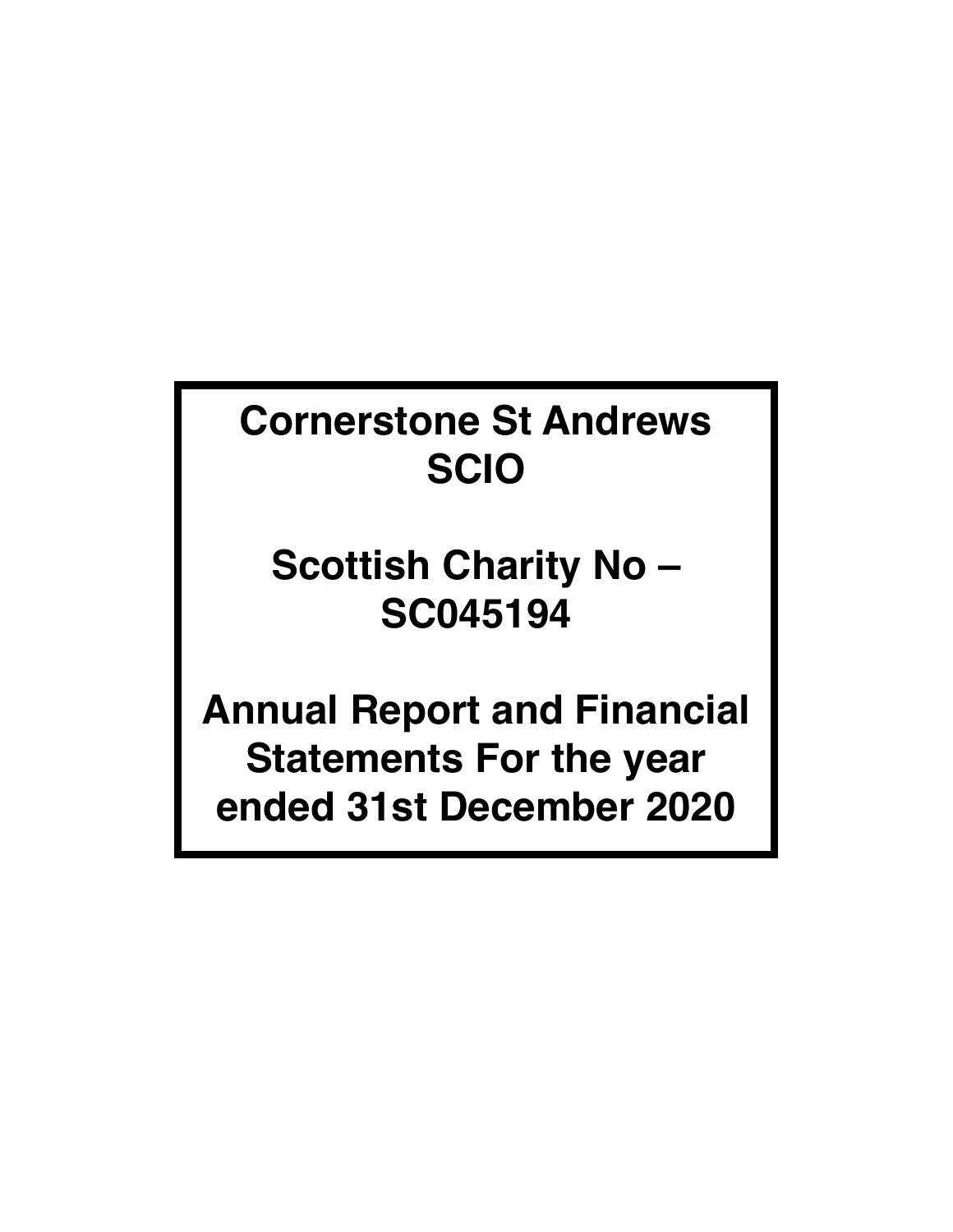## **Trustees' Annual Report**

## **For the year ended 31st December 2020**

The trustees have pleasure in presenting their report together with the financial statements for the year ended 31 December 2020.

### **Reference and Administrative Information**

**Charity name** Cornerstone St Andrews SCIO

**Charity no** SC045194

**Address**

18 Canongate, St Andrews, Fife, KY16 8RT

#### **Current Trustees**

Mrs Sylvia Roberts Mr Graham McLean Dr Timothy Stojanovic Mrs Rebecca Stojanovic Mr Victor Walker

### **Structure, Governance and Management**

### **Constitution**

The Charity is a Scottish Charitable Incorporated Organisation (a SCIO). It was registered in its current legal form on 28th October 2014. The charity was previously an unincorporated association but changed its legal form to a SCIO. The assets of the unincorporated association were transferred to the SCIO on the 28th October 2014. It has a single tier structure and as such the trustees are the members of the SCIO.

### **Appointment of trustees**

The members of the leadership team, which normally meets on the third Sunday of each month, are the charity's trustees. New trustees are nominated by existing charity trustees. Appointment of new trustees is subject to approval by existing trustees. There are no fewer than 4 trustees at any time.

### **Objectives and Activities**

**Charitable purposes**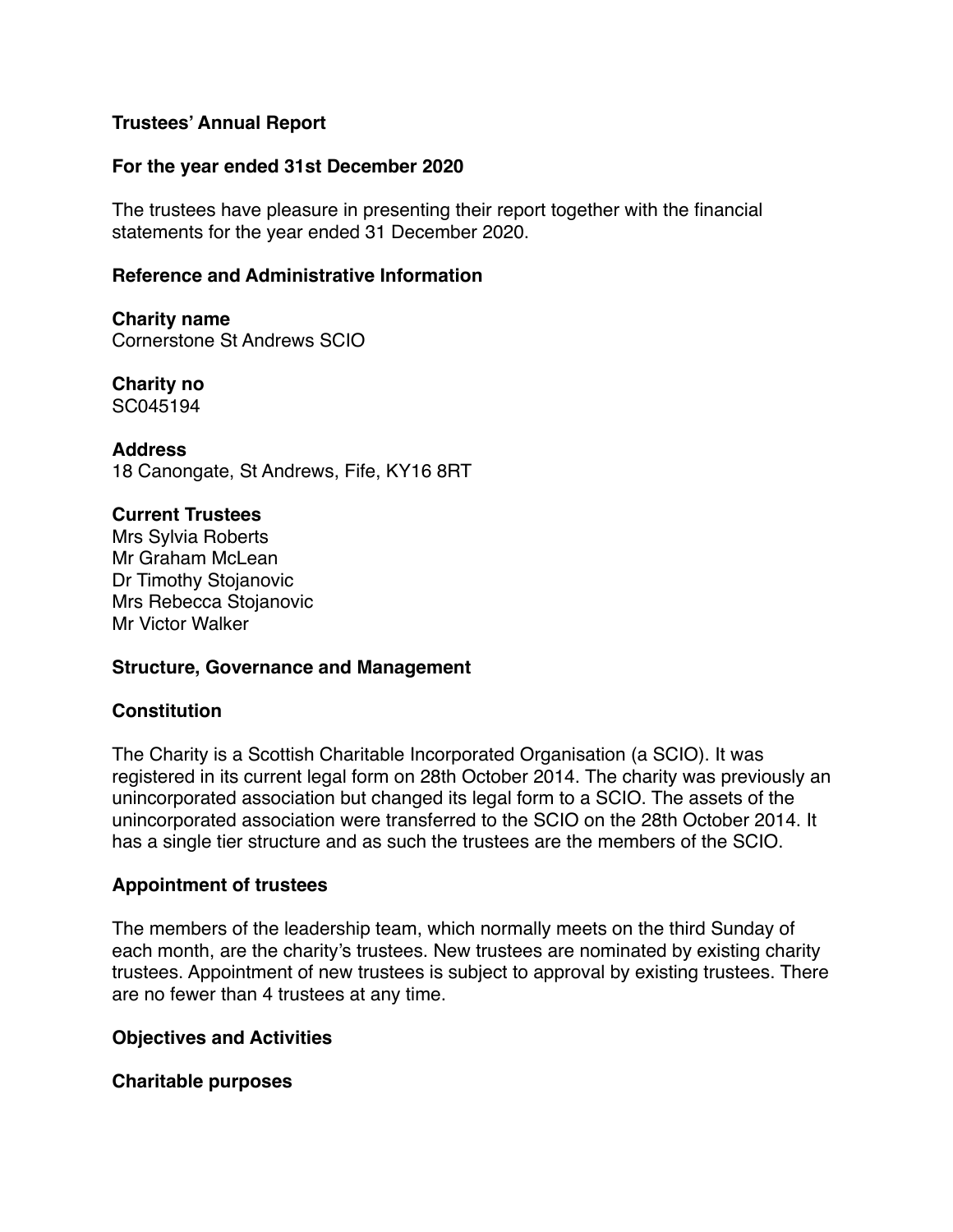The advancement of the Christian religion: to promote the Christian religion, principally in St Andrews and surrounding area but also throughout Scotland, elsewhere in the UK and the world. To encourage, promote, establish and provide support (including financial) to (a) Christian ministries, (b) the teaching of the Bible and Christian evangelism (c) training and education in, and the development of Christian faith. The relief of spiritual or physical poverty.

# **Activities**

The charity provides a weekly Sunday worship service open to all. At this gathering there is also childcare and a children's education programme. The charity also runs weekly discussion groups open to all as well as annual children's holiday clubs and teenagers' activity weeks.

The Charity makes grants and donations to individuals and organisations in line with our charitable purposes.

# **Achievements and Performance**

The charity has fulfilled its charitable purposes in serving the local community around St Andrews. During the Covid-19 pandemic the church has been having its Sunday morning meetings and other weekly meetings online. We have added a small in-person Sunday evening service for part of the year.

Our Sunday morning service have between 150 and 200 people regularly attending. We also have 15 home groups meeting each week and a training and development programme for small group leaders.

We also run a youth group for secondary school age children on Sunday evenings.

With the growth in church attendance and finances, we have been able to make greater contributions to other local charitable efforts (K2 and Pilgrim Care) as well as international poverty relief through agencies such as Tearfund and Release International.

### **Financial review**

Our main source of funding is donations from our church attendees. The amount of income taken in the financial year was £191,065 and the expenditure was £119,981.